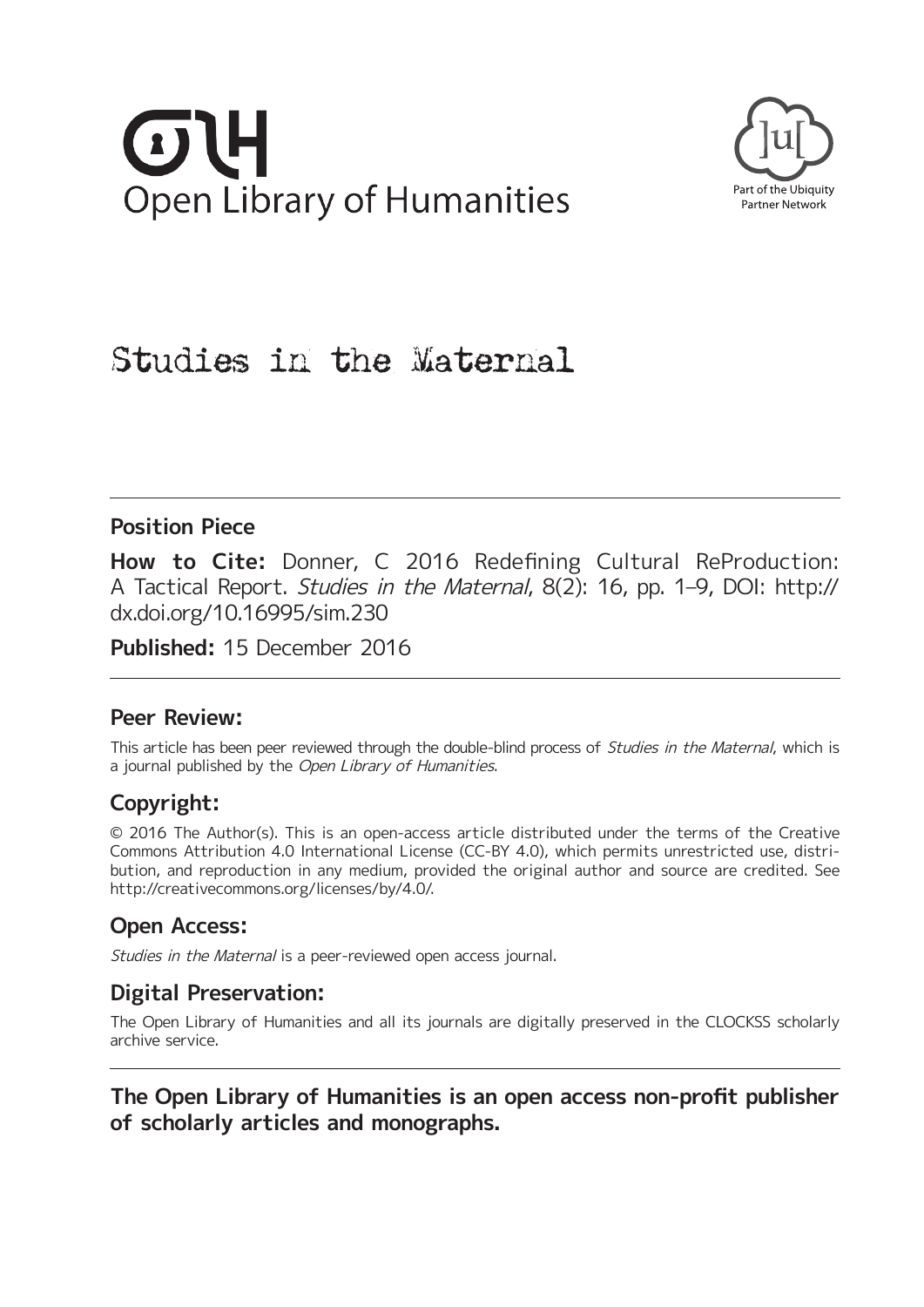Studies in the Maternal Christa Donner Redefining Cultural ReProduction: A Tactical Report' (2016) 8(2): 16, Studies in the Maternal, DOI:<http://dx.doi.org/10.16995/sim.230>

# **ARTICLE**

# Redefining Cultural ReProduction: A Tactical Report

Christa Donner

School of the Art Institute of Chicago, US [christadonner@gmail.com](mailto:christadonner@gmail.com)

Cultural ReProducers is an ongoing creative platform initiated in 2012 in collaboration with an evolving group of artists, critics, and curators raising young children. As a community Cultural ReProducers explore the intersection of artmaking and family life through a diverse range of projects that include an online resource, a childcare-supported art event series, a speculative certification program, and a risographed zine of experiments in artist-parenthood. These activities propose new models for institutional support while building networks of exchange, visibility, and dialogue to realize our collective needs and desires.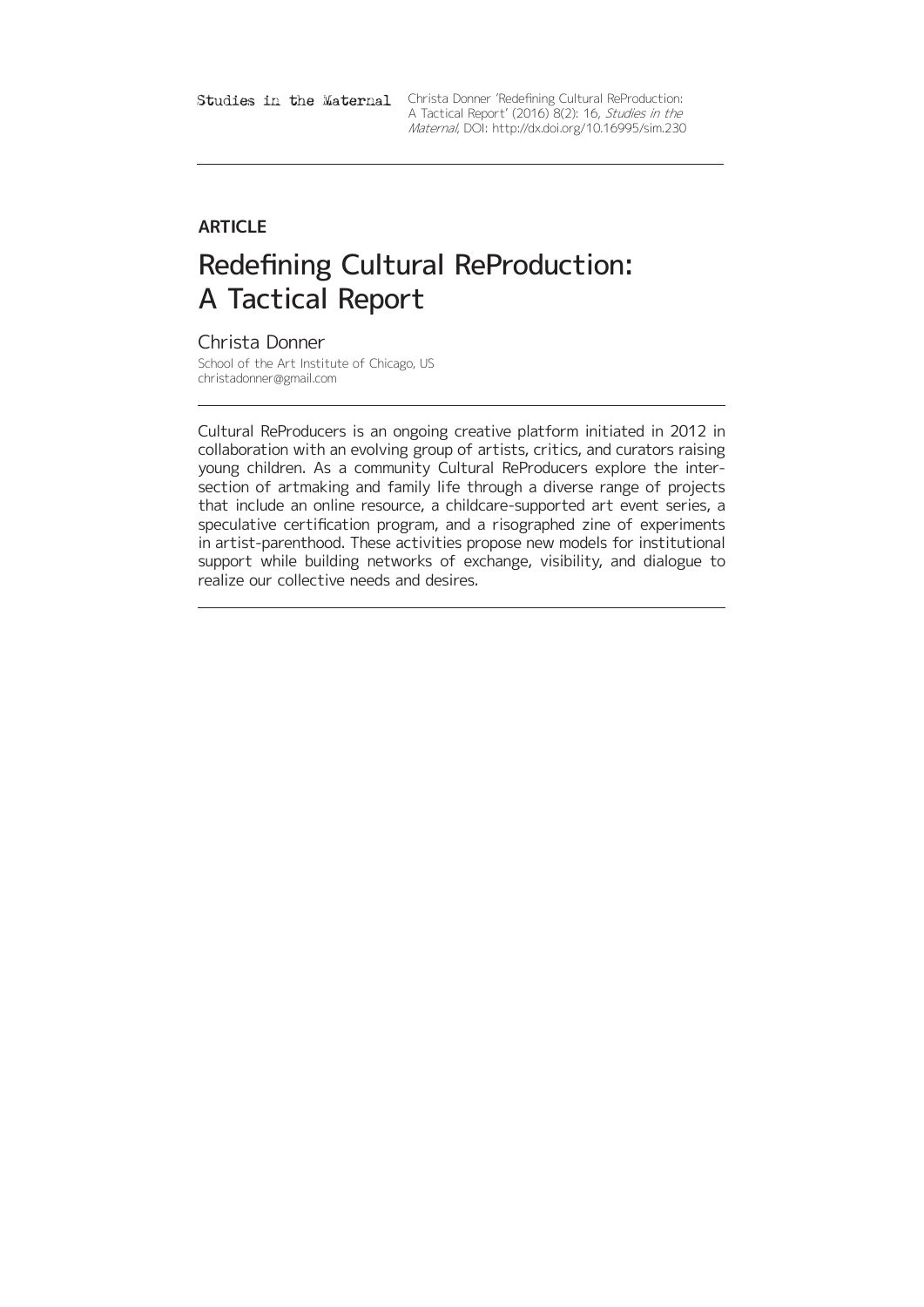To be a vital cultural creator and an engaged parent need not be mutually exclusive things. Despite this, many artists (especially women) find the art world closed to them once they have children. Motherhood in the arts is by no means a new phenomenon, but for those who defy the advice of mentors and gallerists by deciding to raise children while also pursuing a career in the arts, it can be hard to know how to proceed. While many well-known artists have managed to be engaged parents while pursuing successful careers, mention of this creative balancing act is largely absent from critical discourse.

Cultural ReProducers is a growing community and a creative platform supporting cultural workers who are also working it out as parents. Formed in late 2012, it is a project I often run myself but could not sustain without the dedication and creativity of many collaborators, in particular artist Selina Trepp, artist/scholar Chrissy LaMaster, and independent curator Thea Liberty Nichols. Our activities to date include a series of childcare-supported events, a small-press zine of manifestos and experiments, a multimedia exhibition, a remote reading group, an institutional toolkit, and an extensive website of interviews, residency reports, critical writing and other resources.

## **First Steps**

On a practical level, one factor that makes it difficult for artist-parents of young children to participate in the art world is basic scheduling. The art openings, lectures, and performances where dialogue and professional connections are made take place almost exclusively on Friday nights, far from residential areas, just as many babies are in the midst of some sort of dinner/bedtime ritual that is completely possible to disrupt, but would frankly require something pretty exceptional to make that worthwhile. It is a conflict that those without children can't quite fathom.

As an informal group of artist-parents based in Chicago, our first response was to organize gatherings in our homes and nearby playgrounds to connect with other artists, curators, and critics beyond the gallery events we now found it difficult to attend (**Fig. 1**). These initial meetings drew more participants than we could comfortably fit in our apartments, but the presence of so many small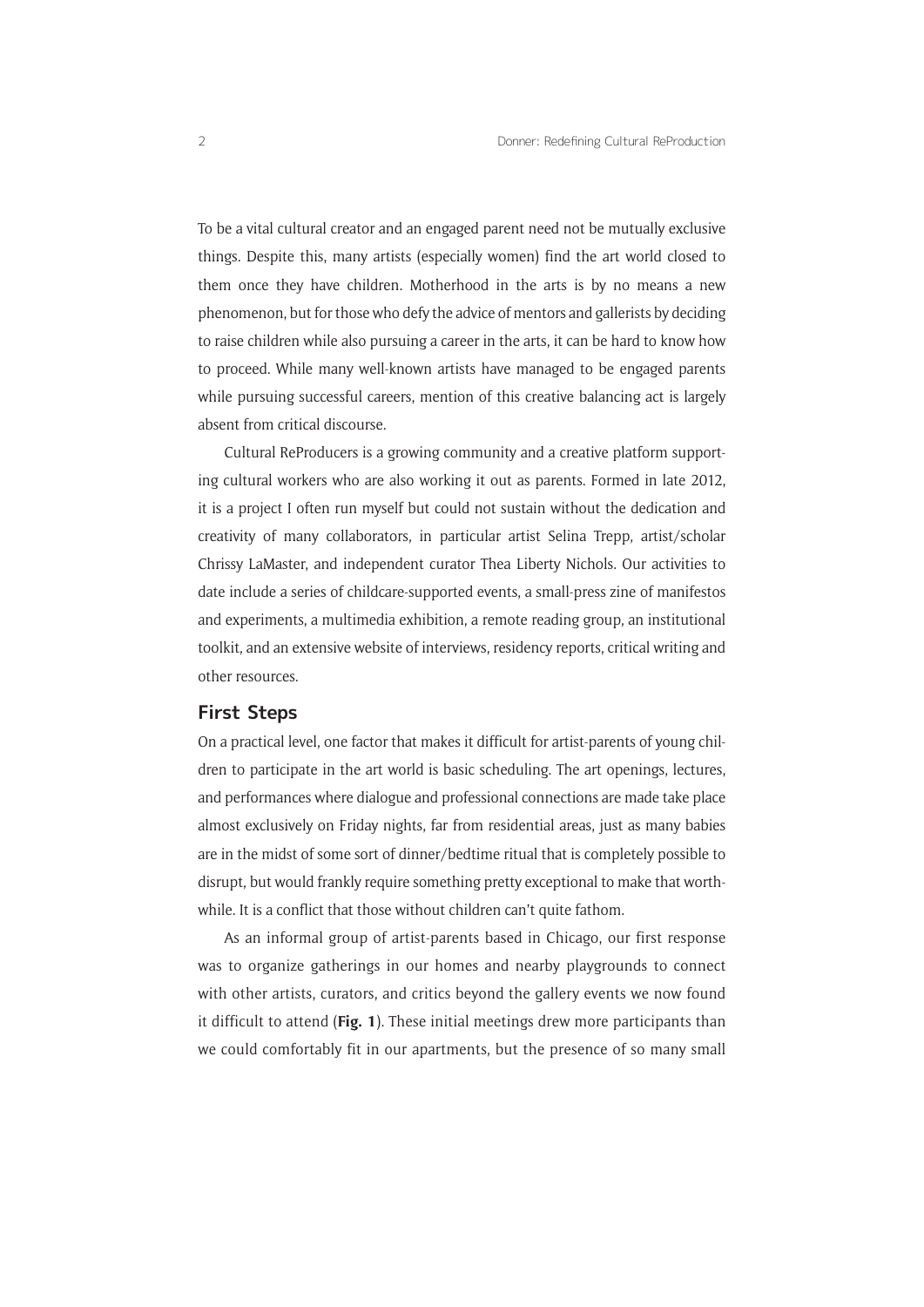

Figure 1: One of Cultural ReProducers' first meetings in a local park, Chicago, IL, 2013. image: Christa Donner.

children with needs of their own made it hard to sustain adult conversation. Nonetheless, connections were made and plans were hatched to continue these conversations in other ways: on the phone, over the internet, and after our kids were asleep.

## **Organizing Online**

In the meantime I felt an urgency to expand this conversation and to discuss a diversity of approaches to making art and raising children. My own decision to become an artist-mother had been fraught with anxiety as I struggled to find role models. Of course it's not that they don't exist, but since many artists have been understandably private about their roles as mothers it can be hard to find much information. Unfortunately this has only reinforced misperceptions about the viability of art and motherhood, and so we find ourselves reinventing the wheel again and again.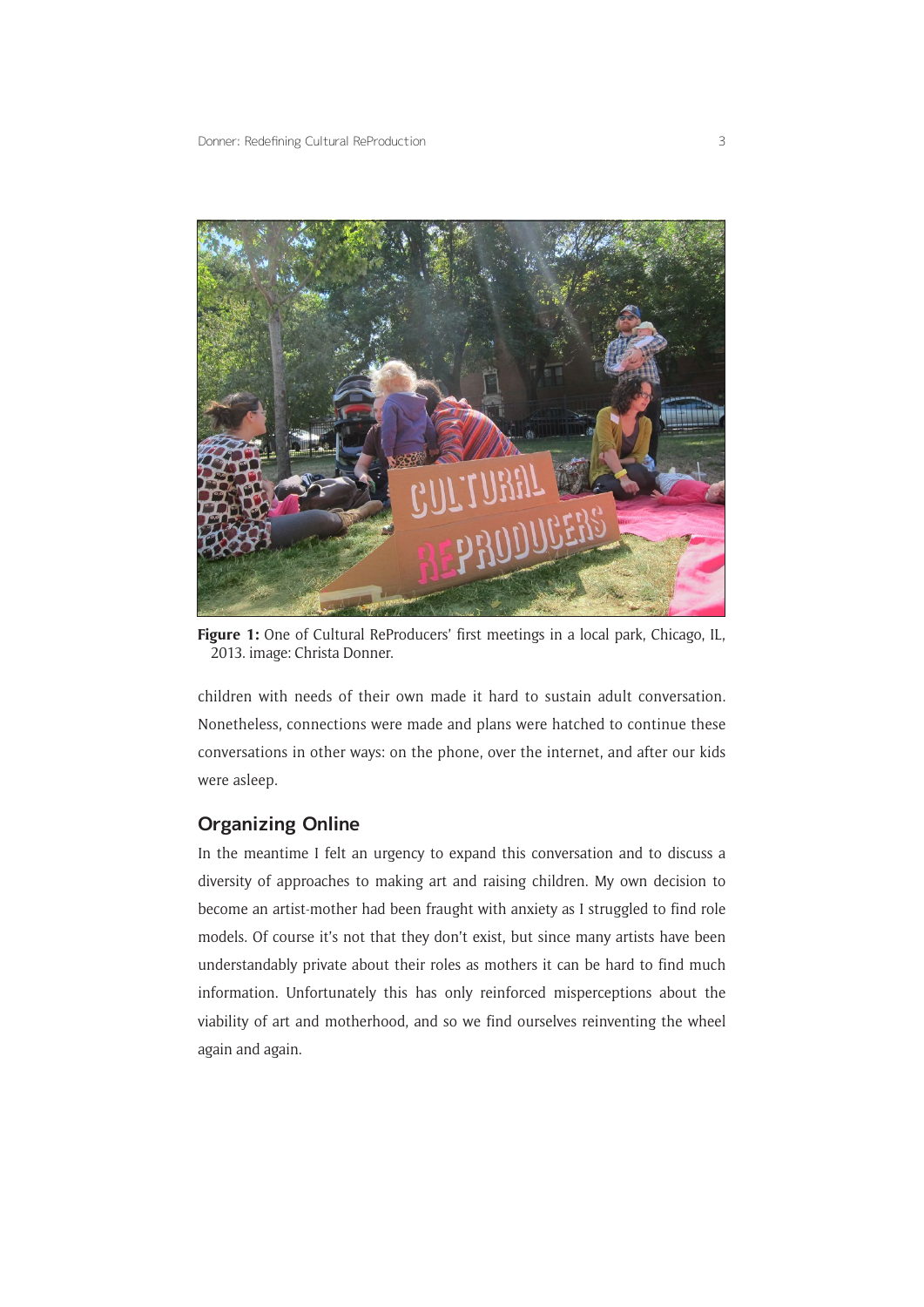The Cultural ReProducers website launched just a few weeks after our first meeting. It operates as a flexible curatorial venue, highlighting the diverse work of active cultural workers raising children while also discussing their challenges and strategies for balancing parenthood with artistic practice and career. Online curation has its advantages, among them low rent, international visibility, and the ability to create an ongoing archive that includes both artists who incorporate parenthood into their studio practices as well as those who adamantly do not. This means we can feature the wonderfully frank and playful parental experiments of Lenka Clayton alongside the work of abstract conceptual painter Michelle Grabner, one of the curators of the 2014 Whitney Biennial, who has run a gallery in her suburban backyard for more than a decade.

The site also features Residency Reports, which address the exclusion of parents from artist and writing residency programs. These reports share information about how artist-parents navigate the residency experience with (and sometimes without) their families along. Resources include my own experience dividing residency time between two artist-parents, choreographer Sarah Neville's DIY approach to participating as a Family-in-Residence through multiple programs, and writer Debbie Urbanski's plan for leaving the kids at home.

#### **Models for Access**

Creating community resolves some of the isolation many new parents feel, but to regain access to the broader cultural dialogue one must address how institutions structure the possibility of participation. Cultural ReProducers' next project focused on four institutional barriers: event timing, childcare, admission fees, and artist honorarium.

Supported by a grant from the Propeller Fund, artist Selina Trepp and I developed the Cultural ReProducers Childcare-Supported Event Series. We reached out to galleries and museums throughout the city of Chicago – Gallery 400, the Art Institute of Chicago, the DePaul Museum of Art, and Glass Curtain Gallery – to curate a series of artist lectures and generative workshops that were accessible to parents while also attracting a general art audience. Our goals were twofold: to give parents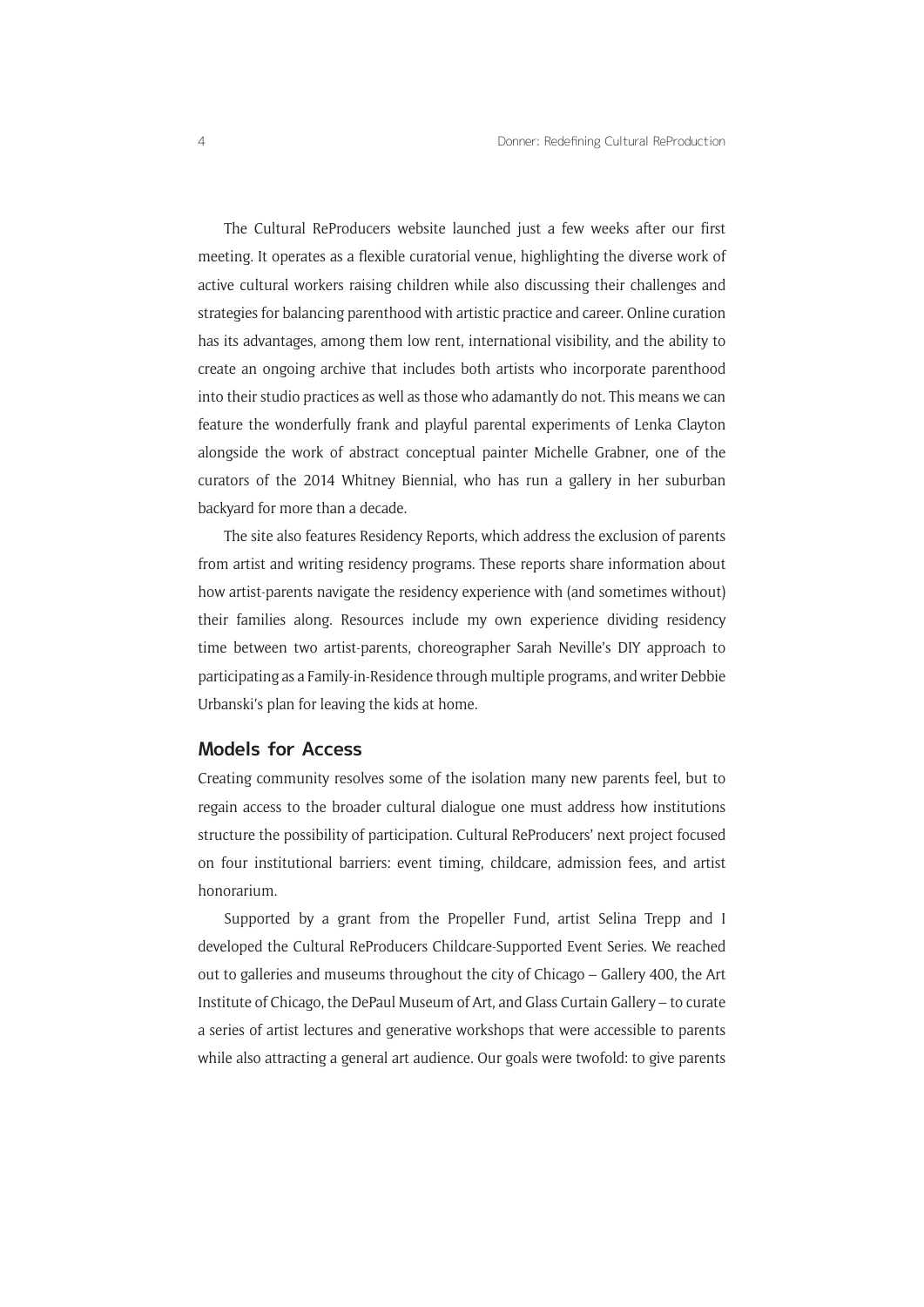and their kids the chance to participate as critical members of the arts community, and to inspire cultural institutions to better serve artists and audiences, providing positive models for future programming.

Each of these events was organized on a modest budget and included three components:

**\*Weekend Morning Start Times:** Naptime for children can make it complicated to leave the house, and often doubles as critical studio time for parents. Most galleries and museums don't open before 11am on weekends, a fact we had never thought much about before having small children. We worked with institutions to experiment with timing, opening the doors at least one hour earlier for our events.

**\*On-Site Childcare:** After the relative chaos of our apartment gatherings, we wanted parents to have the option to participate without distraction. If gyms and IKEAs can offer on-site childcare, why not cultural centers? It wasn't difficult to secure an unused meeting room at each venue that could be transformed into a temporary crèche. We organized a system for pre-registration and check-in, developed a safety waiver, and hired childcare providers to develop activities related to the events adults would be attending down the hall. Parents were also welcome to keep children with them if they wanted to, of course. We hosted all-ages receptions afterwards, allowing everyone to mingle once children were picked up.

**\*Money For (Not From) Artists:** Artists are the most under/unpaid workers in the arts economy, and in the US it is common for artists to present their work without compensation. For parents, the equation of time = money is literal, since focused time in the studio, at an art event, or just working to earn an income adds up to hours of childcare expenses. In proposing a model for a truly artist- and family-friendly event structure it was important that all presenting artists were paid an honorarium for their labor. We worked with institutions to eliminate fees both for admission and on-site childcare for these events.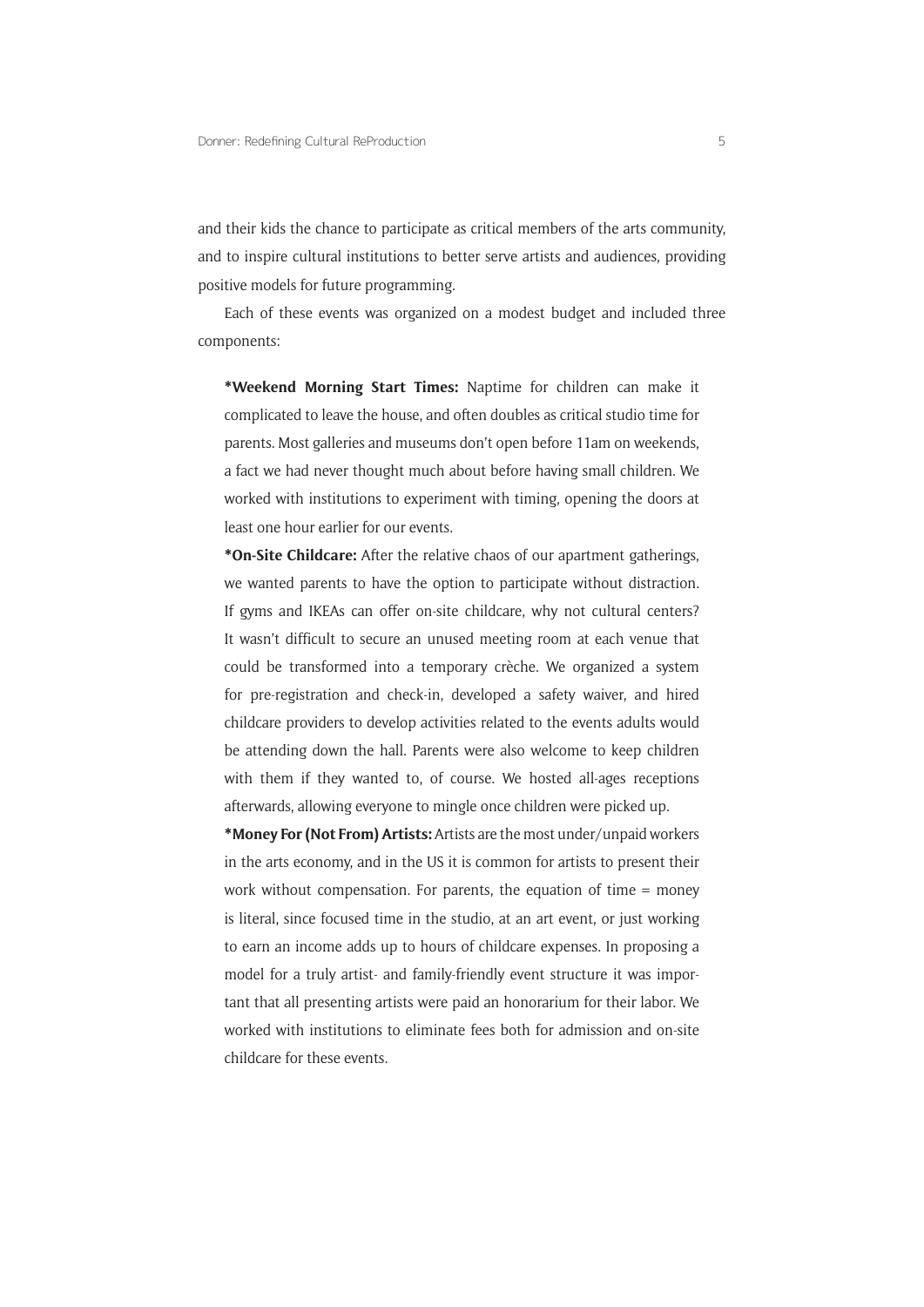## **Division of Labor**

Cultural ReProducers' activities began to attract interest from arts institutions, many of them run by cultural producers raising their own families. Just as Thea Liberty Nichols and I had begun discussing possibilities for a curatorial project, Cultural ReProducers was approached by Chicago's Glass Curtain Gallery to propose an exhibition for their 2,200 square foot space. The result was *Division of Labor*, a multimedia show focusing on the links between the aesthetics, materiality and meaning of an artist's work in relation to parenthood while also revealing unexpected moments at the intersection of artmaking and family life. Rather than depicting parenthood literally, the work in *Division of Labor* revealed the impact of family life through each artist's practice. We included the vibrant abstractions of Candida Alvarez, first painted on dinner napkins when she was a housebound young mother; John Preus's *Proposal for Charter School Swingset* made from salvaged public school desks; the *Nap Animations* drawn by Selina Trepp using the indeterminate spaces of her daughter's sleep schedule as creative constraint; and a glittering sculpture by Heather Mekkelson, made from the heavy rocks her young daughter collected as daily gifts. We felt it was critical to include the work of fathers as well as mothers in the exhibition, both to normalize the presence of men as caregivers and to open up a more complex conversation about the complicated double standards in critical success and family-themed content. The show attracted a steady stream of visitors and received critical acclaim from the Chicago Tribune and <Artforum.com>

#### **Making it What We Need**

In conjunction with the *Division of Labor* exhibition, Cultural ReProducers organized the final chapter in our Childcare-Supported Event Series. At this point it was clear to us that the series must have a finite conclusion. We were ready to get back to our studios and let the project stand as a viable model, putting the onus on institutions rather than artists. At the same time we found our creative community hungry for more, and wanted to include and empower them in the process.

We decided to bring together artists and institutions through *Making It What We Need*, a generative workshop that invited participants to collaboratively design new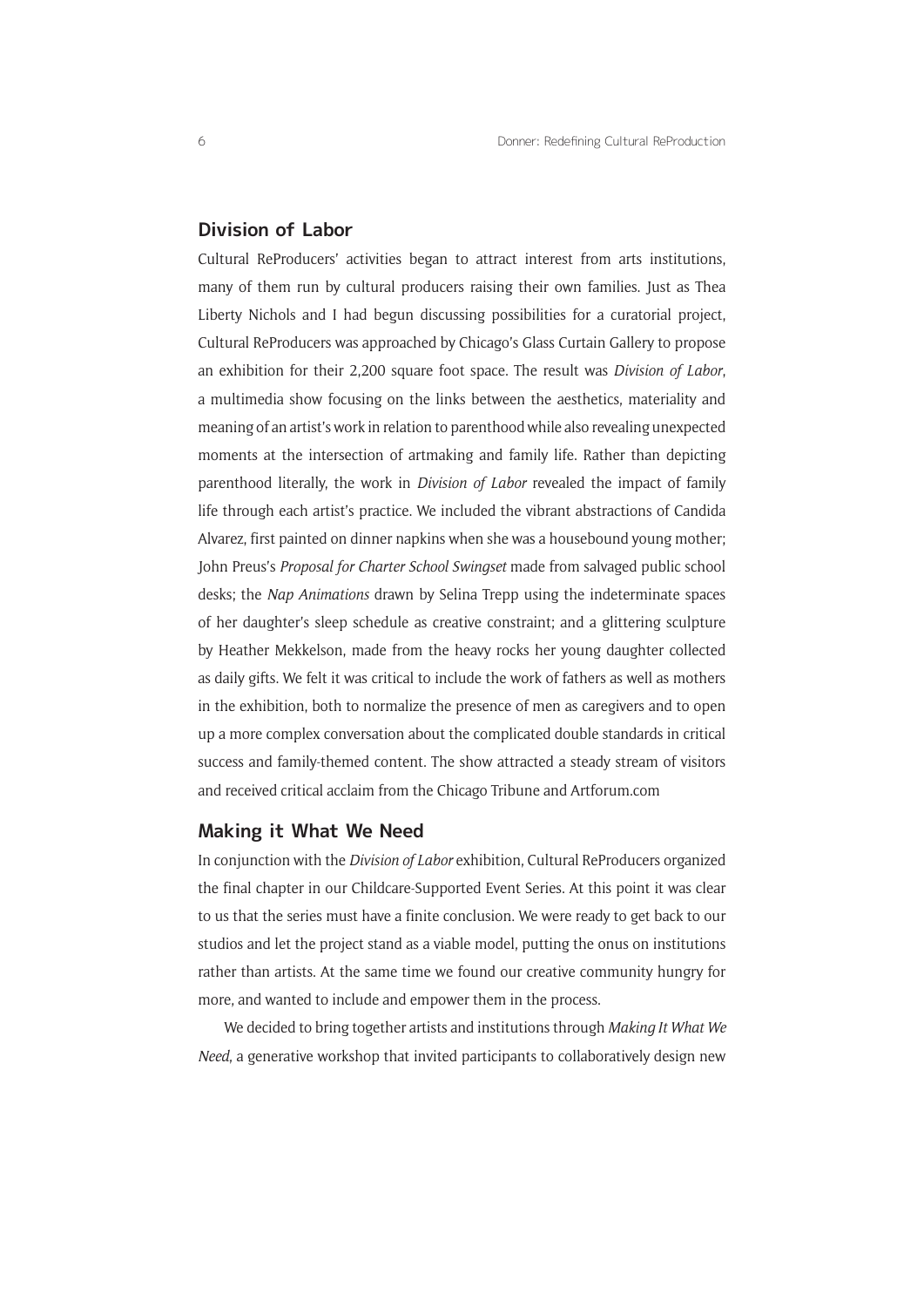systems for participation (**Fig. 2**). We reached out to artist parents, art critics, and administrators from residency programs and galleries – many of whom had never met each other – to work through a process of identifying needs and planning concrete steps to get there. Working in small groups, we generated a range of creative goals that



Figure 2: "Making it What We Need," a generative workshop focusing on the needs of artist-parents, with free, on-site childcare. photos: Andrew Yang.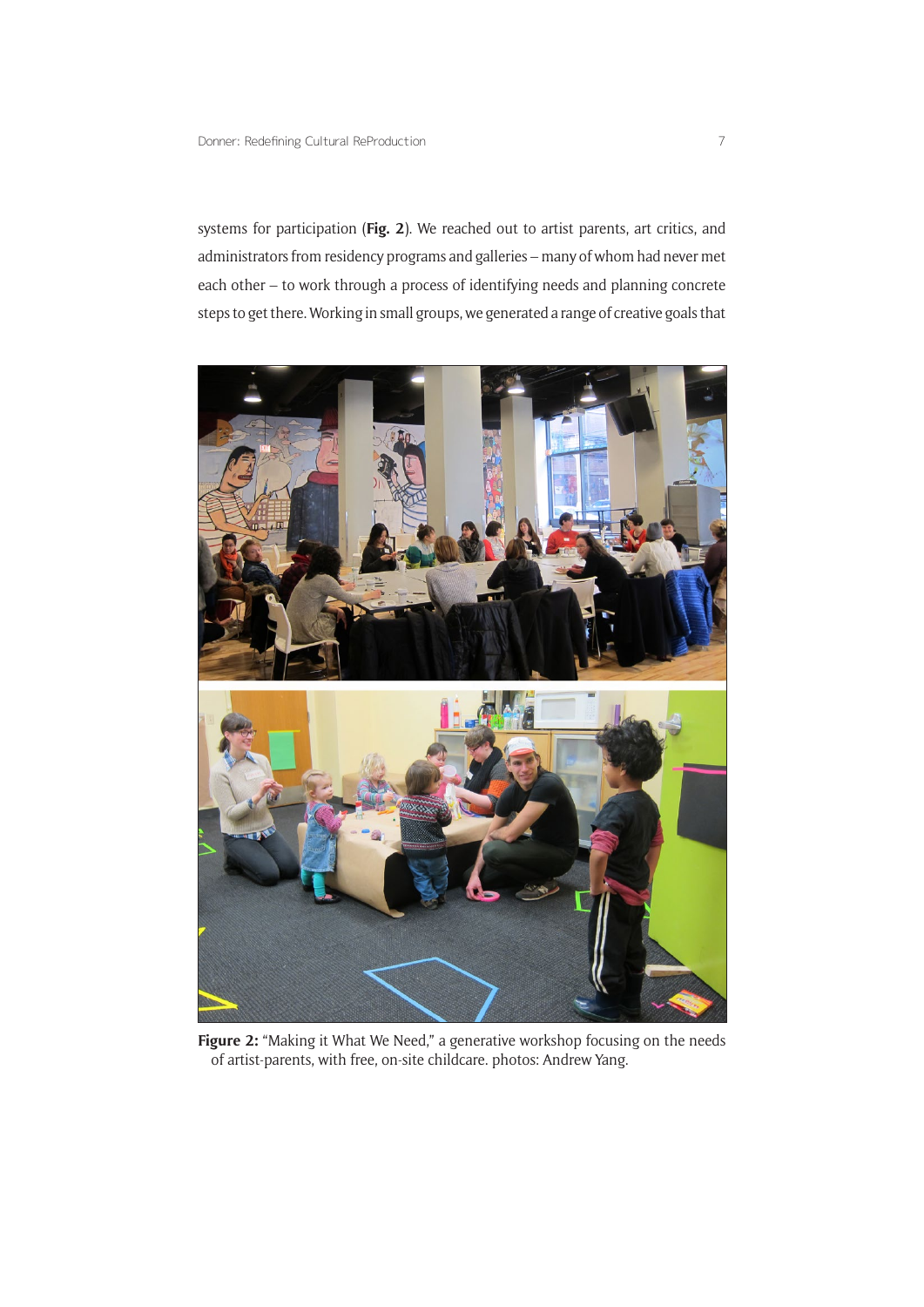included artist childcare co-ops and studio buildings with room for on-site daycare, critique and reading groups that meet online after our kids are in bed, guerrilla marketing campaigns to address the assumptions and expectations about artist-mothers, and a Cultural ReProducers Certification process to guide institutions in providing access to parents in the arts. Some of these projects are now underway.

### **Looking Forward**

Cultural ReProducers continues to evolve as a community and as a project. Last year we invited artists throughout Chicago to design their own Cultural ReProducers events, challenging the existing model of "family programming" typically designed for kids with parents along. While we value family programs, we wanted events supporting parents as valid participants without segregation from the rest of the art community. From intergenerational artist talks and performative art fairs to a shandy and lemonade enhanced breakdancing workshop, these artist-run projects brought together artists and audiences from across the city to rethink what truly all-ages programming looks like.

Cultural ReProducers now includes an active and supportive online community through a closed discussion group on Facebook that includes nearly 300 international members. We have just begun an online reading group organized by Chrissy LaMaster that will create space for critical dialogue from home. Drawing from our experience in organizing the Childcare-Supported Event Series, we are currently working on a certification program and toolkit that will allow artist-parents to be paid as creative consultants to institutions.

As the art world expands to include models for creative practice beyond the dominant template of the singular genius working alone, we recognize artist-parenthood as one of many possible options, and search for creative strategies to make it work. Instead of isolation we seek networks of support, visibility, and dialogue. Working together to realize our collective needs and desires we will expand the field to make possible new forms and ideas.

## **Competing Interests**

The author has no competing interests to declare.